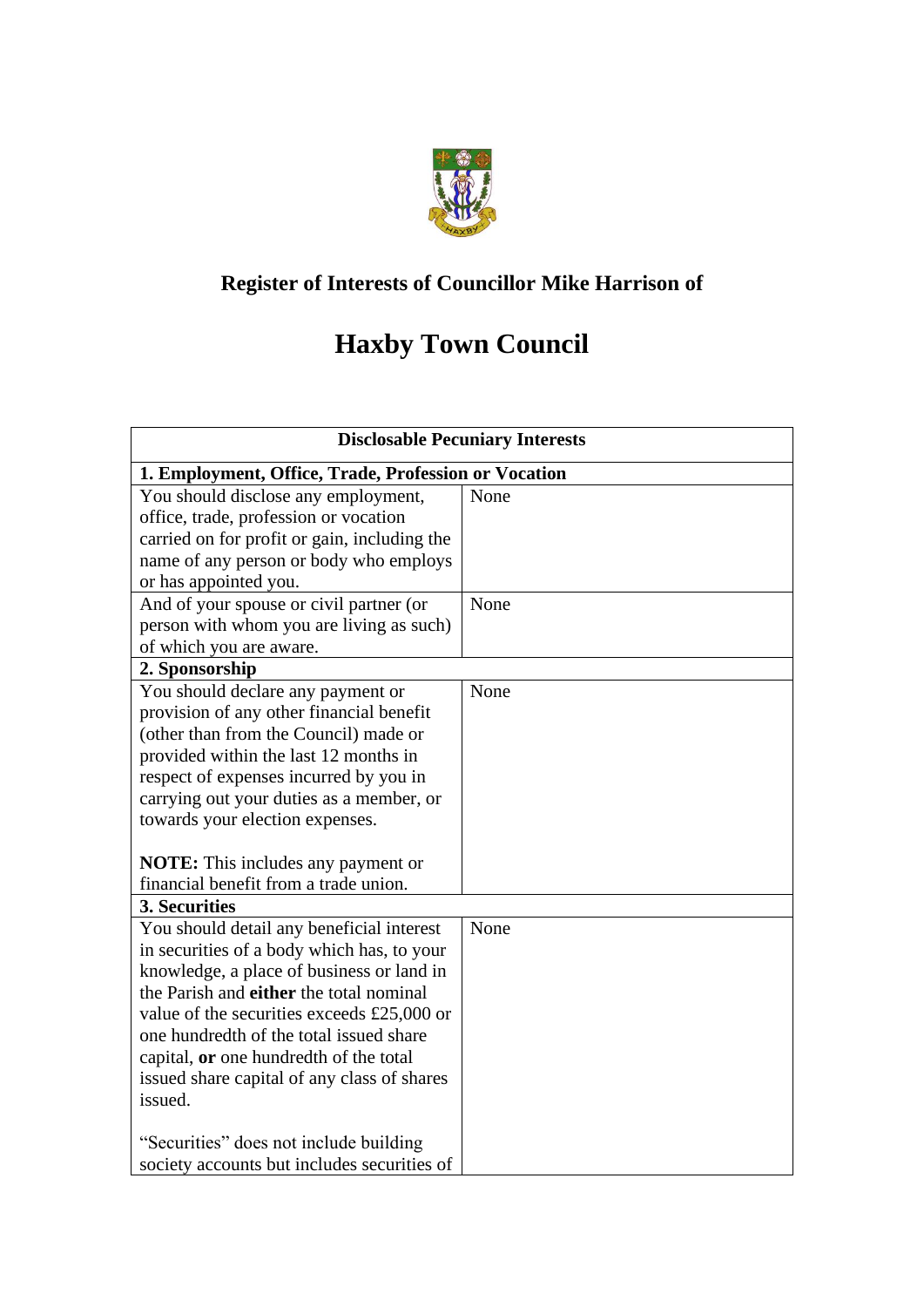| all other descriptions such as shares,                              |                              |
|---------------------------------------------------------------------|------------------------------|
|                                                                     |                              |
| debentures, stocks, loan stock and units                            |                              |
| of a collective investment scheme.                                  |                              |
| And of your spouse or civil partner (or                             | None                         |
| person with whom you are living as such)                            |                              |
| of which you are aware.                                             |                              |
| 4. Contracts                                                        |                              |
| You should detail any current                                       | None                         |
| undischarged contract made between you,                             |                              |
| and the Council under which goods or                                |                              |
| services are to be provided or works are                            |                              |
| to be executed.                                                     |                              |
|                                                                     |                              |
| You have a beneficial interest in a body,                           |                              |
| which is a firm in which you are a partner                          |                              |
| or a body corporate of which you are a                              |                              |
| director, or in the securities of which you                         |                              |
| have a beneficial interest.                                         |                              |
|                                                                     |                              |
|                                                                     | None                         |
| And of your spouse or civil partner (or                             |                              |
| person with whom you are living as such)                            |                              |
| of which you are aware.                                             |                              |
|                                                                     |                              |
| 5. Land, Licences and Corporate Tenancies                           |                              |
| Land                                                                | Home:                        |
| You should detail any beneficial interest                           | 33 Old Orchard, Haxby, York, |
| in land within the parish (excluding any                            | <b>YO32 3DS</b>              |
| easement, or right in or over land which                            |                              |
| does not carry the right to occupy or                               |                              |
| receive income).                                                    |                              |
|                                                                     |                              |
| For these purposes land includes                                    |                              |
|                                                                     |                              |
| buildings and so if own or are the tenant                           |                              |
| of the house you will have an interest in<br>the land.              |                              |
|                                                                     |                              |
| And of your spouse or civil partner (or                             | Home:                        |
| person with whom you are living as such)                            | 33 Old Orchard, Haxby, York, |
| of which you are aware.                                             | <b>YO32 3DS</b>              |
| <b>Licences</b>                                                     | None                         |
| You should detail any licence (alone or                             |                              |
| jointly with others) to occupy land in the                          |                              |
| Parish for a month or longer.                                       |                              |
| And of your spouse or civil partner (or                             | None                         |
| person with whom you are living as such)<br>of which you are aware. |                              |